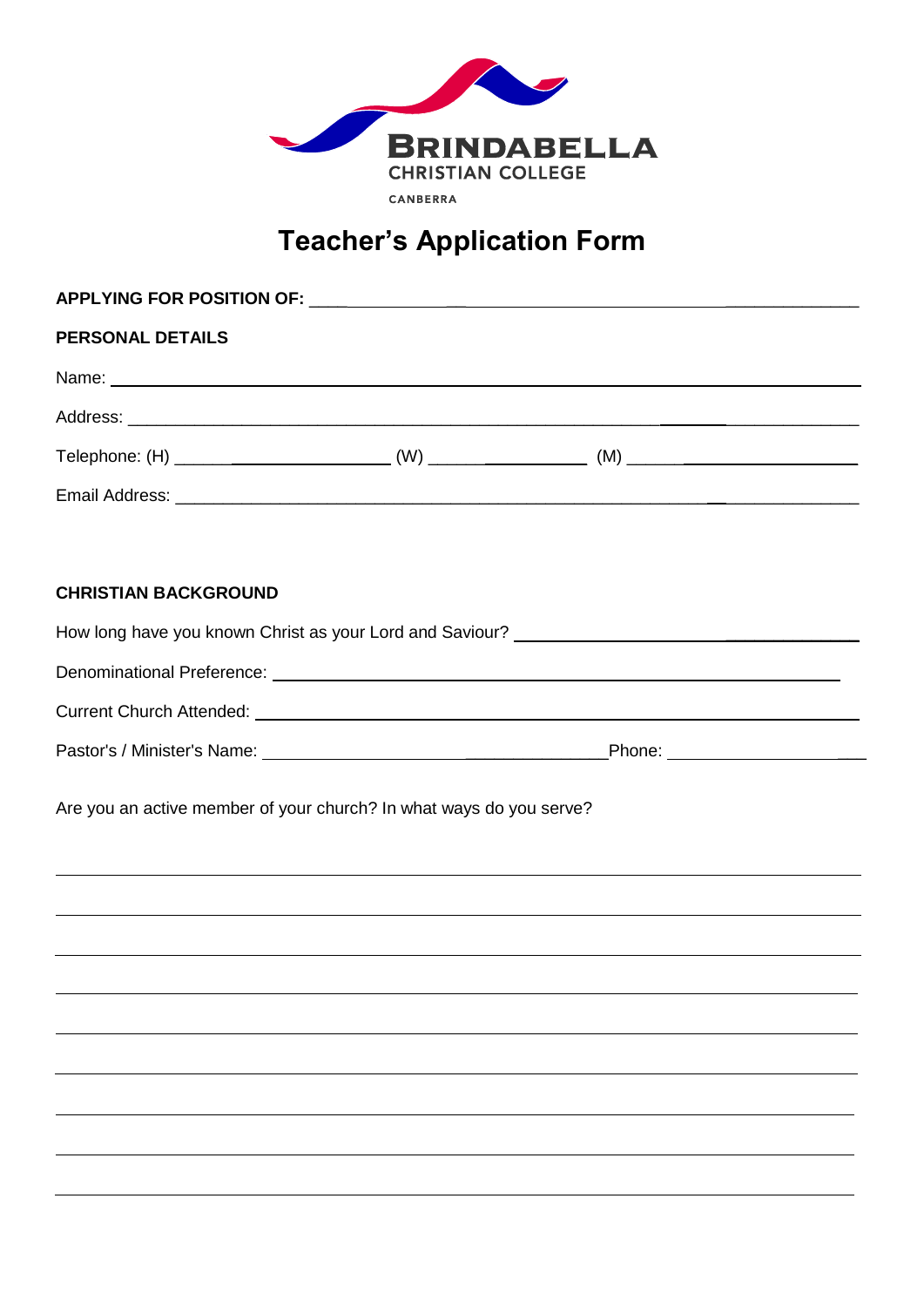How would you define a Christian? Please give details of your own Christian / conversion experience.

What is your understanding of Christian Education?

Please read the enclosed **["Statement of Faith"](http://www.bcc.act.edu.au/lyneham/why-choose-bcc/message-from-principal/statement-of-faith)** and comment upon its content in terms of your personal understanding of the Christian faith.

What are your reasons for seeking a position at Brindabella Christian College?

What are your reasons for leaving your previous/current employment?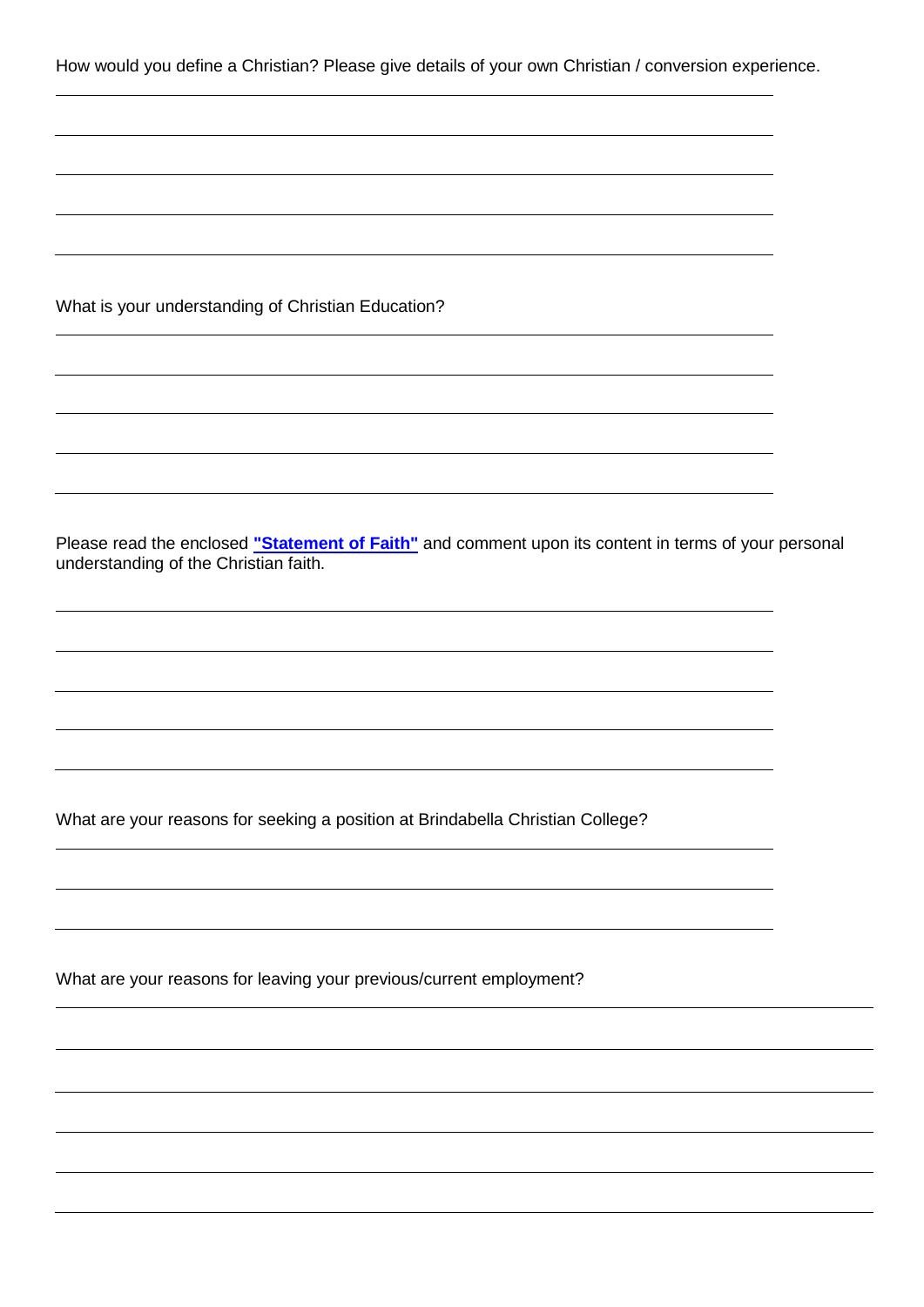Have you ever had any previous disciplinary action taken against you in previous employment? NO/YES. If yes, please supply details as an attachment.

### **PROFESSIONAL**

Please enclose a separate and detailed Curriculum Vitae with this application giving details of your training, qualifications, teaching and leadership experience(s).

### **REFERENCES**

List below the details of at least two people who can testify as to your character and teaching and leadership ability. Please include a written pastoral reference with this documentation.

### **1. Character References**

| Name | Address | <b>Mobile Contact</b> |
|------|---------|-----------------------|
|      |         |                       |
|      |         |                       |
|      |         |                       |
|      |         |                       |
|      |         |                       |
|      |         |                       |
|      |         |                       |
|      |         |                       |
|      |         |                       |

# **2. Professional References**

| Name | Address | <b>Mobile Contact</b> |
|------|---------|-----------------------|
|      |         |                       |
|      |         |                       |
|      |         |                       |
|      |         |                       |
|      |         |                       |
|      |         |                       |
|      |         |                       |
|      |         |                       |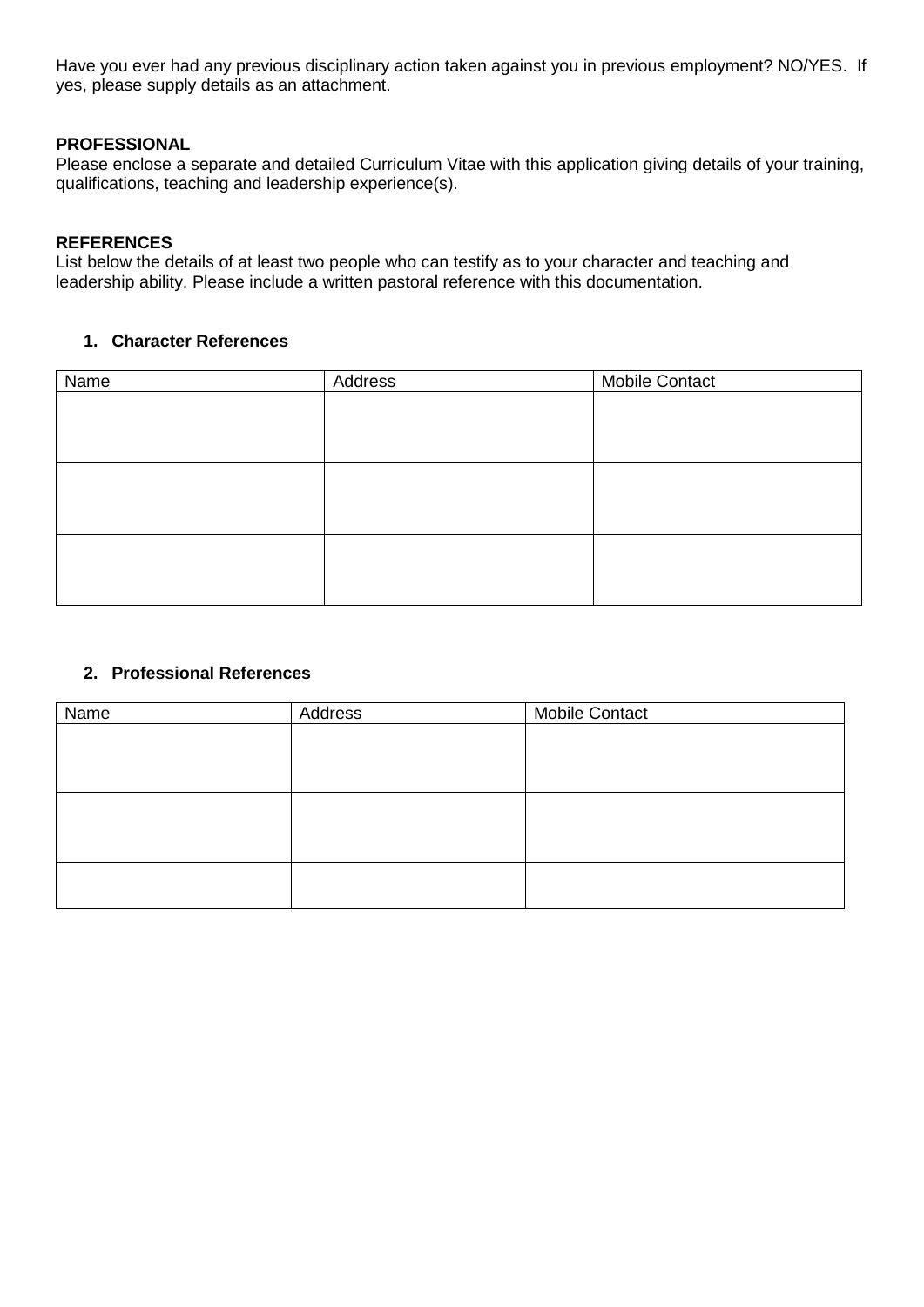# **ADDITIONAL DOCUMENTATION - Check List**

Please include with this application form:

- □ Your full *curriculum vitae*
- $\Box$  A copy of your Academic Transcript and qualifications
- □ Birth Certificate (copy)
- $\Box$  Documentation of name change if different from that on your qualification
- □ Current Police Check if available
- □ A copy of your Teacher Quality Institute (TQI) Card or evidence of eligibility for TQI registration
- □ A copy of your Working With Vulnerable People (WWVP) Card

# **PLEASE RETURN YOUR COMPLETED APPLICATION FORM AND DOCUMENTATION MARKED "CONFIDENTIAL" TO: -**

Principal Brindabella Christian College 136 Brigalow Street LYNEHAM ACT 2602

or

Email to [jobs@bcc.act.edu.au](mailto:jobs@bcc.act.edu.au)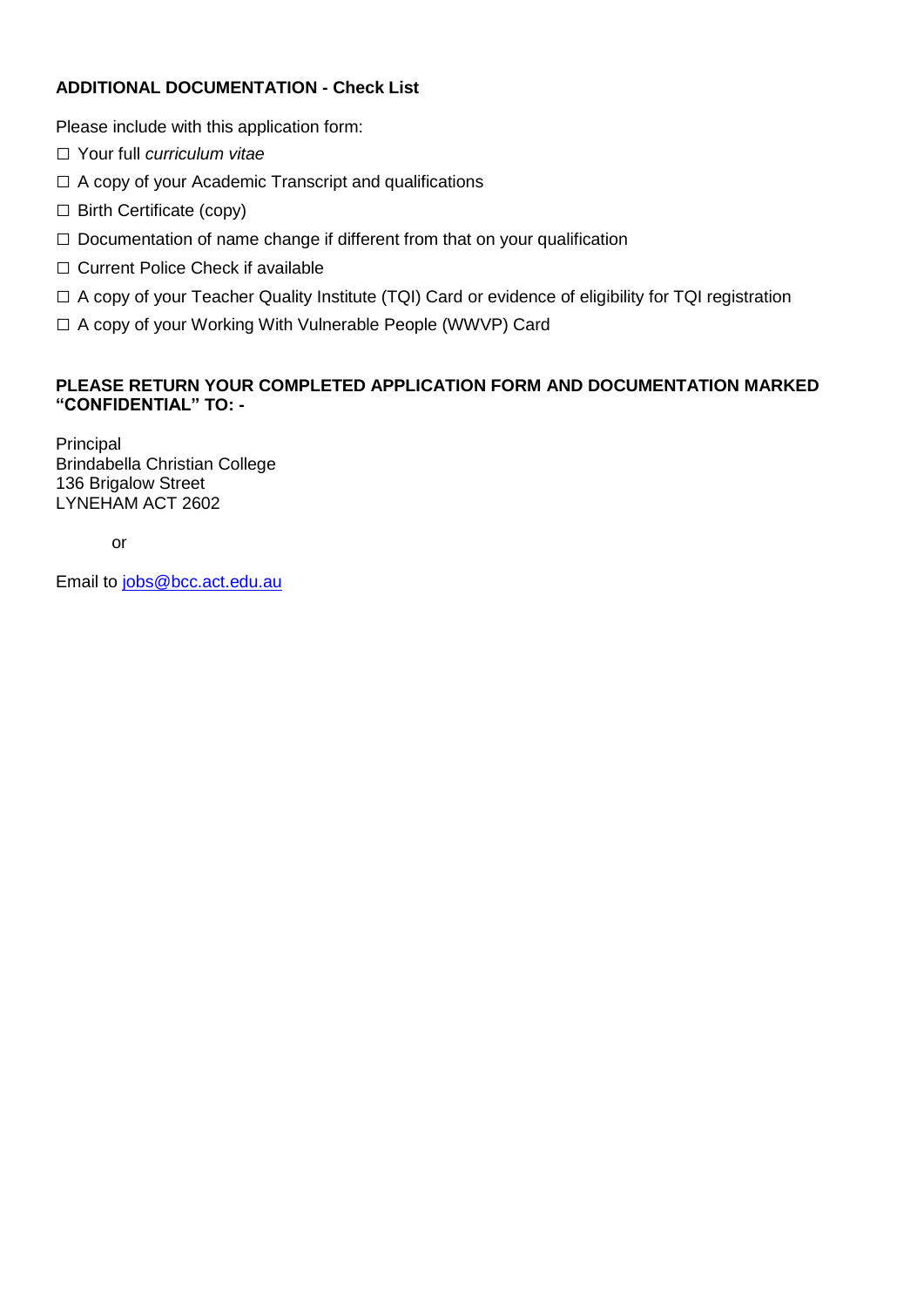# Brindabella Christian College Statement of Faith

### **God**

There is one God and He is sovereign and eternal. He is revealed in the Bible as three equal divine Persons - Father, Son and Holy Spirit. God depends on nothing and no one; everything and everyone depends on Him. God is holy, just, wise, loving and good. God created all things of His own sovereign will, and by His Word they are sustained and controlled. God is the God and Father of our Lord Jesus Christ. He is also Father of all whom He has adopted as His children. Because of God's faithfulness and His fatherly concern, nothing can separate His children from His love and care.

### **The Lord Jesus Christ**

is the eternally existing, only begotten Son of the Father. He is the Creator and Sustainer of all things. He was conceived by the Holy Spirit and born of a virgin, truly God and truly man. He lived a sinless life and died in our place. He was buried, rose from the dead in bodily form and ascended to heaven. Jesus is King of the universe and Head of the Church, His people whom He has redeemed. He will return to gather His people to Himself, to judge all people and bring in the consummation of God's Kingdom.

### **The Holy Spirit**

proceeds from the Father and the Son. He convicts people of their sin, leads them to repentance, creates faith within them and regenerates them. He is the source of their new sanctified life bringing forth His fruit in the life of believers. He gifts believers according to His sovereign will, enabling them to serve the Lord.

### **The Bible**

The Bible, which is comprised of the books of the Old and New Testament, is the inspired, inerrant and infallible Word of God, and the only absolute guide for all faith and conduct. It is indispensable and determinative for our knowledge of God, of ourselves and of the rest of creation.

#### **God's World**

Adam and Eve, the parents of all humankind were created in the image of God to worship their Creator by loving and serving Him, and by exercising dominion under God's rule by inhabiting, possessing, ruling, caring for and enjoying God's creation. Consequently, the purpose of human existence is to glorify God and enjoy Him forever.

Sin entered the world through Adam's disobedience, because of which all people are alienated from God and each other and, as a result, they and all creation are under God's judgement.

All people have sinned and, if outside of Christ, are in a fallen, sinful, lost condition, helpless to save themselves, under God's condemnation and blind to life's true meaning and purpose.

God holds each person responsible and accountable for choices made and actions pursued.

Human responsibility and accountability do not limit God's sovereignty. God's sovereignty does not diminish human responsibility and accountability.

Salvation from the penalty of sin is found only through the substitutionary, atoning death and resurrection of the Lord Jesus Christ. As the sinless One, He took upon Himself the just punishment for our sins.

Through His death and resurrection, the Lord Jesus has destroyed the power of Satan, who is destined to be confined forever to hell along with all those who reject Jesus as Lord.

Out of gratitude for God's grace and in dependence on the Holy Spirit, God's people are called to live lives worthy of their calling in love and unity and in obedience to God in all spheres of life. They are responsible to ensure that the gospel is faithfully proclaimed.

We believe marriage is designed and ordained by God as an exclusive sacred covenant between one man and one woman. God designed marriage as the foundational element of all human society.

Christian parents are required to bring their children up in the discipline and instruction of the Lord and to diligently teach them the truth of God's Word.